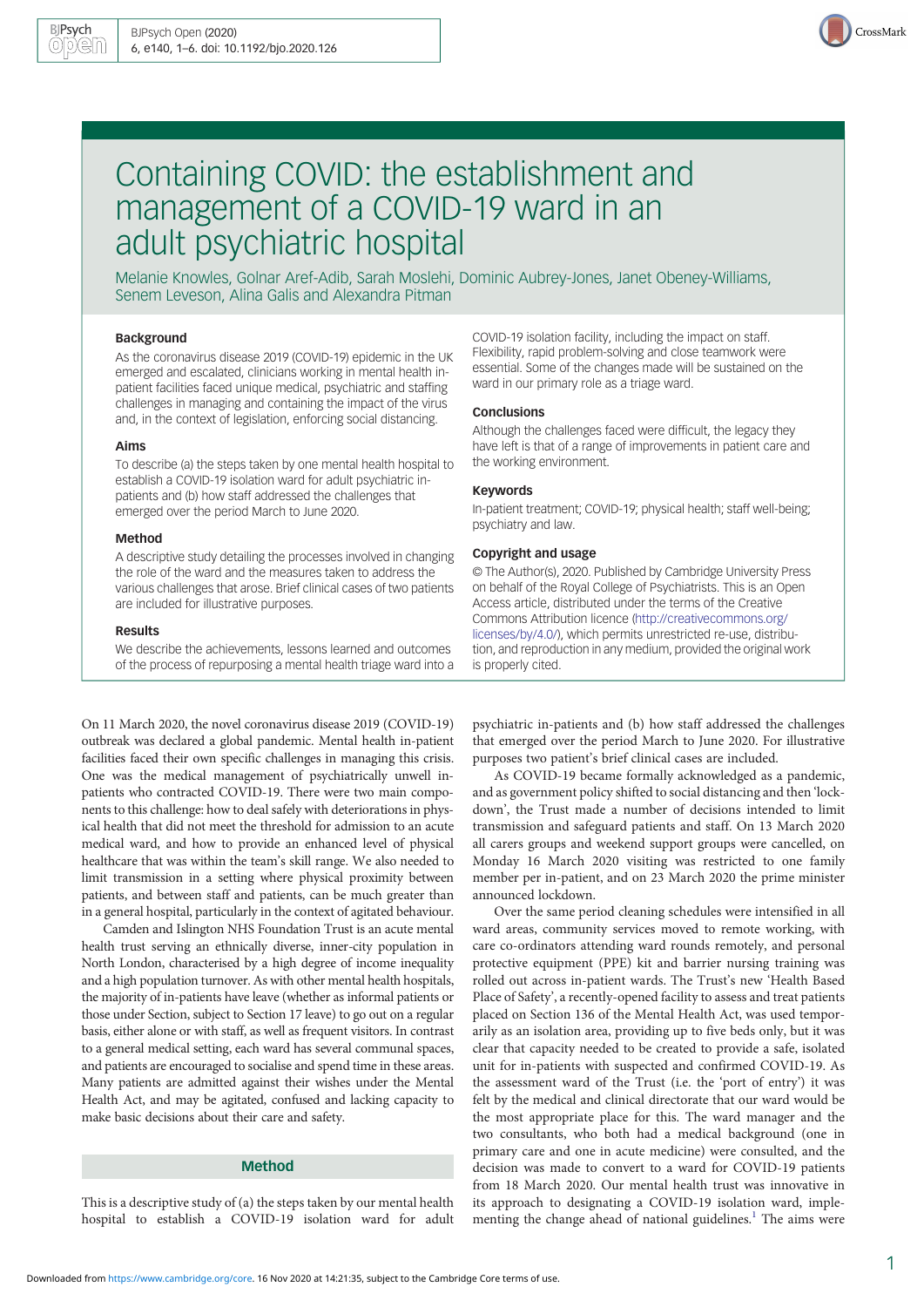to isolate patients, contain the outbreak within the hospital, and focus on high-quality medical management of patients who became acutely physically unwell. Various challenges were apparent at the outset, and emerged over the course of this period, but the team worked together to find solutions, as outlined below.

Throughout the running of the ward, our practices were scrutinised by the various stakeholders – our own ethical standards as clinicians, our Mental Health Law experts, our ethics committee and our clinical and executive management.

## Beginning with the basics

The uncertainty we faced, and the rapidity of the changes that were made, cannot be overstated. Walking into the workplace and seeing colleagues dressed in surgical scrubs is something that in now commonplace in any general practice surgery or pharmacy, but at the time it was not something that any in-patient psychiatric facility had experienced in recent years. The sights and sounds of the ward changed overnight, and it is easy to forget now the profound and unsettling impact this had on both staff and patients.

Once the decision was taken to convert the ward, rapid decisions had to be made about day-to-day routine and structure. Some of the usual ward practice was adapted to make it more suitable for our revised role, with a daily 'safety huddle' of 10 min continuing and allowing staff to quickly air any concerns about the safety of patients or themselves. It became a means of creating a dialogue within and outside the ward, as this was also attended by the Trust infection control lead nurse and the Trust physical health lead nurse as well as initially a member of the senior management team. This was often where simple issues were identified and solved, for example the need to provide an individual observation monitor for each patient to avoid cross-contamination.

A fixed and predictable daily routine was created to ensure some level of continuity for both staff and patients. We agreed early that the patients would be reviewed in person daily by the doctors, representing an increase relative to the usual practice of patients being seen as needed, as well as at least once weekly consultant reviews. We also developed a detailed patient assessment proforma focusing on the COVID-specific issues (see [Fig. 1](#page-2-0) for the elements included on the proforma).

Access to PPE was a widespread concern nationally in the early days of the pandemic. National guidelines changed on a frequent basis.[2](#page-5-0) Access to gloves, aprons and surgical masks was essential from the start, and Trust personnel responsible for procuring these worked alongside us to ensure that our PPE met the need for the clinical tasks we were performing.

Early discussions focussed on what exactly the ward's role would be in relation to our local acute hospitals, and how far the medical management of unwell patients would be taken. We quickly arrived at the consensus that our role was to isolate, stabilise and medically manage these patients. Before testing began, patients were moved to our ward if they had suspected COVID-19 status and if, after 7 days in isolation (i.e. to avoid infection by other patients on our ward), they were asymptomatic then they were stepped back to their original psychiatric ward [\(Fig. 2\(a\)](#page-2-0)).

In the early stages of the epidemic nationally we faced the very real possibility that local medical wards and intensive care units would become overwhelmed, and that we would take on responsibility for managing patients with a severity of physical illness that was beyond our usual remit and capacity. We discussed anticipated palliative care needs and whether we should consider acquiring piped oxygen. Some limits were immediately apparent: psychiatric nurses are not trained in the management of intravenous medication and it would not be safe to nurse patients requiring parenteral administration. However, others issues were less clear, necessitating ongoing discussion. For example, in preparing to deliver palliative care, we ensured that supplies of morphine were adequate and refreshed local protocols appropriate to our skill levels.<sup>3</sup>

## Keep talking: working with our medical colleagues

At the onset of the epidemic there were clear challenges in dealing with a novel virus with many still unknown symptoms and unpredictable complications. We enhanced our existing close ties with medical teams at the local acute hospital, who usually conduct regular outreach clinics in our hospital and were familiar with the potential challenges in caring for our acutely unwell psychiatric population.

Regular virtual conferences were held with senior medical and nursing colleagues from the acute Trust, to discuss the implications of new information as it emerged daily. One example was how to manage the elevated mortality risks in patients infected by COVID-19 who are smokers, have renal or cardiovascular risk factors, or belong to Black and minority ethnic groups.<sup>4</sup> A respiratory nurse specialist delivered training on the ward in oxygen prescribing and administration, and helped us clarify the threshold of oxygen treatment we would provide on our ward. This allowed us to ensure safe and adequate oxygen supplies, and prepare new resources such as oxygen concentrators not generally used in psychiatric wards. Discussions about respiratory distress rarely arose on psychiatric wards pre-COVID, but we used the staff safety huddle as a forum. This safety huddle was regarded as an essential part of our routine in highlighting every aspect of risk, as well as providing opportunities to reflect as a group and share feelings.

When our patients decompensated physically, the established dialogue between our ward and the acute medical wards was an invaluable way of accessing specialist advice rapidly. Some patients moved relatively frequently between our ward and the medical ward and back again. Thresholds for transfer were arrived at collaboratively, facilitating agreements about transfer much more smoothly. The relative ease of agreeing such transfers reflected a mutual recognition that individual circumstances could change quickly in relation to a patient's severity.

## Unwell in body and mind

There were three main groups of patients who were admitted to our COVID-19 isolation ward:

- (a) those with very mild COVID-19 symptoms who were settled and able to self-isolate without any major difficulty;
- (b) those with severe COVID-19 symptoms who required intensive medical care; and
- (c) those who were agitated and could not agree to self-isolate.

The first group with mild symptoms were monitored by nurses each day, with a minimum four times daily National Early Warning Scores (NEWS) performed, and ongoing interaction with staff on a relational level. We were aware of the frustrations of being isolated within one room, particularly with no visitors, and the risk of this disconnectedness in an unfamiliar place contributing to a deterioration in mental state. The occupational therapists worked hard to enrich the environment with activity packs, radios and iPads. We obtained written feedback throughout this period from patients who were completing their isolation period. They provided feedback about how disconnected they felt from the outside world, suggesting that we should help them gain access to regular video contact with friends and family, which we did via the Attend Anywhere secure video service. This medium was also used to allow remote attendance of relatives to medical reviews and meetings, and the patients and relatives fed back that they felt much less anxious and uncertain as a result.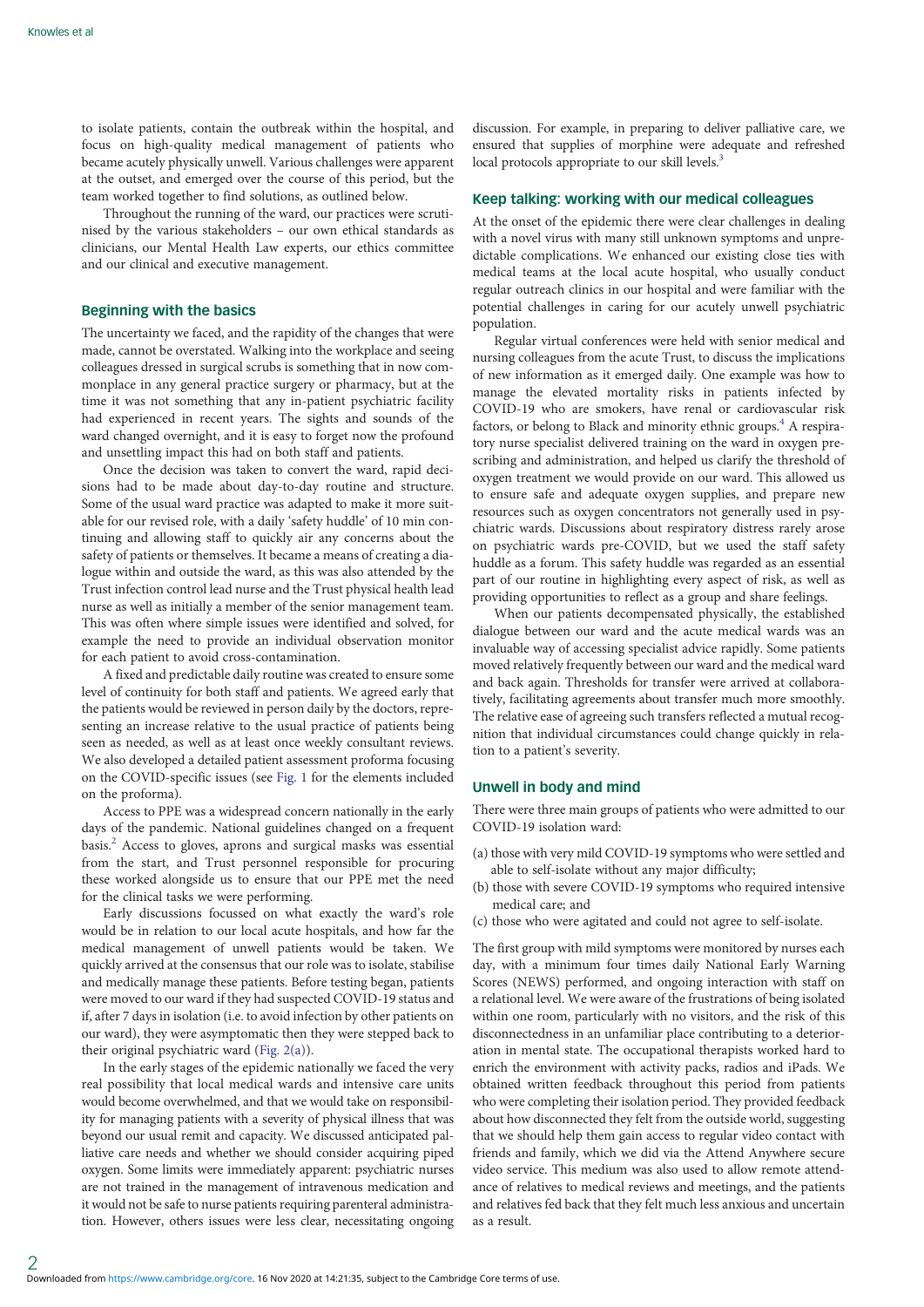<span id="page-2-0"></span>

# Fig. 1 Elements included on the patient assessment proforma of the coronavirus disease 2019 (COVID-19) treatment plan. a. Initially included on the advice of the medical team at the acute trust, as it was part of their early treatment protocol, but this was removed after their guidelines were updated. BMI, body mass index; NEWS, National Early Warning Scores; VTE, venous thromboembolism.

The second group with severe COVID-19 symptoms and who had clearly deteriorated physically were managed with enhanced care, including one-to-one nursing and oxygen up to a maximum concentration of 4 L/min. Parallel adjustments were made in the two older adult wards within our mental health (of ten wards in total) unit to accommodate the patients with COVID-19 whose nursing needs were more appropriately met in a setting with older adults nursing expertise (Fig. 2(b)). Key to the management of medically unwell patients was the rapid development of a new COVID-19 proforma (see Fig. 1 for the elements included on the proforma) for



Fig. 2 (a) Flow chart for patients who are symptomatic, asymptomatic or negative for COVID-19. (b) COVID-19 positive pathway. EoLC, end of life care; PICU, psychiatric intensive care unit; PoS, place of safety.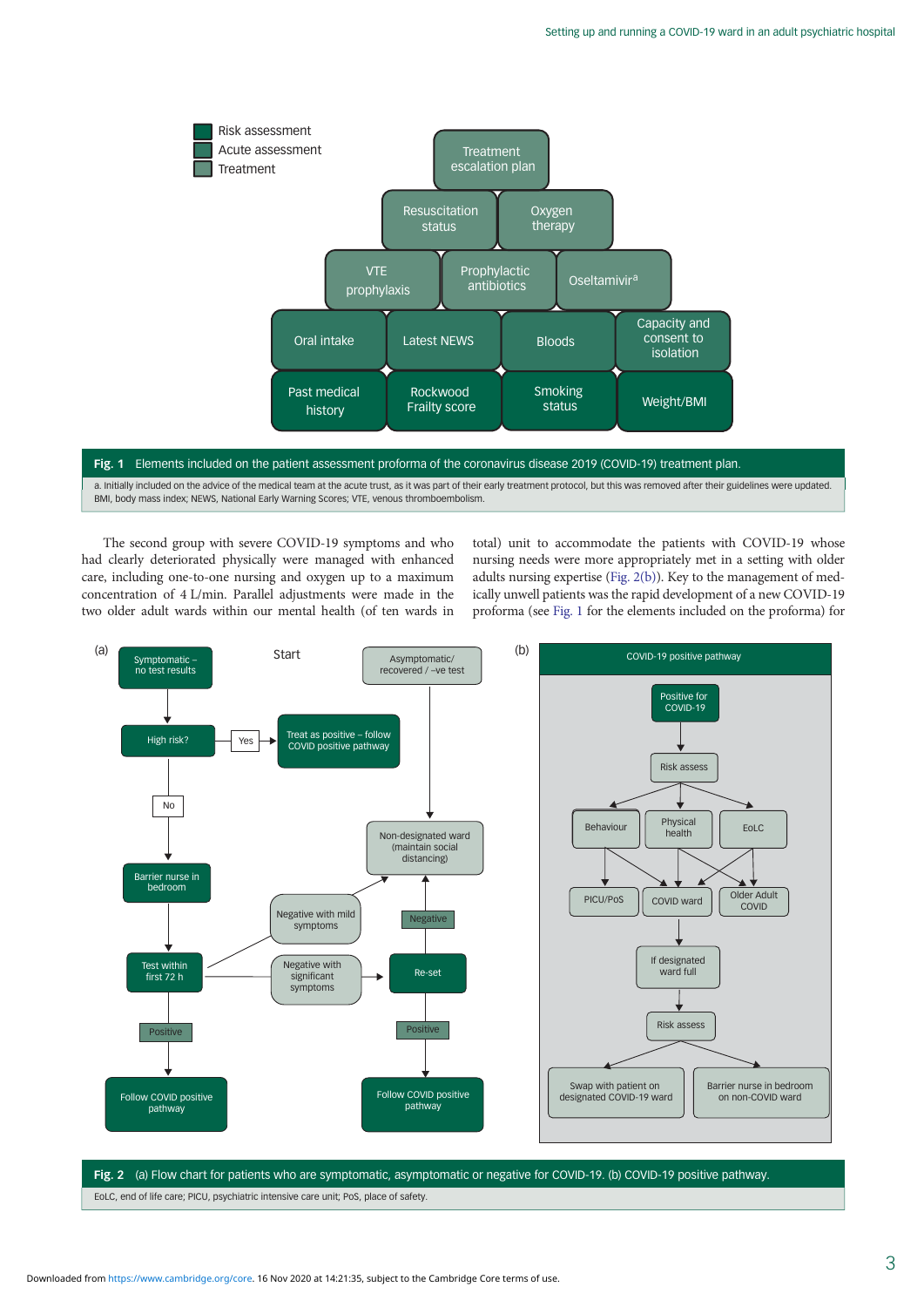medical reviews, which was updated whenever new Trust or national guidelines were produced. This included space to record resuscitation status, indications for venous thromboembolism prophylaxis and oxygen, nutritional status of the patient, and whether antibiotics were indicated.<sup>[5](#page-5-0)</sup> The proforma also flagged up potential risk factors such as high (or very low) body mass index, frailty, smoking status and the presence of diabetes and respiratory comorbidities.

Challenges for the third group of patients, who were agitated and unable to self-isolate, included the need to confine them in a small room with one-to-one nursing, yet fewer internal resources to handle these challenges in the context of their acute mental illness. Patients' capacity to consent to isolation was assessed and mental health legislation interpreted to accommodate the unprecedented context of a global pandemic. In consultation with our restrictive practice lead and mental health law hub, we developed a pathway whereby the isolation of patients, whose refusal was linked to their mental disorder and/or who lacked capacity to consent to self-isolation, could be enforced under the Mental Health Act or Mental Capacity Act, to safely protect both our patients and our staff from the risk of transmission and to ensure patients complied with government guidance. The relevant legal framework was determined on a case-by-case basis, with reference to our ethics committee and support from our legal advisers as required. Statutory powers were used with full regard to the principles of the Code of Practice to the Mental Health Act and of the Mental Capacity Act, which involved 1∶1 nursing observations and frequent medical reviews. This allowed us to keep the use of restriction proportionate to the risks involved and facilitate early termination when possible.

Providing access to iPads and facilitating virtual contact with friends and family was essential in mitigating some of the distress. The nursing team engaged them in conversation and activities when possible. While we attempted at all times to manage patients with empathy and in a relational way, sedation was sometimes indicated for the most agitated patients, and this was calibrated and administered carefully. Patients whose symptoms and behaviour could not be managed on our ward were transferred to our psychiatric intensive care unit ([Fig. 2\(b\)](#page-2-0)), as per usual protocols, where the more secure facilities and nursing training were more appropriate to these patients' needs.

#### Case illustration of a patient with severe COVID-19 symptoms

A 50-year-old woman, who was a non-smoker with type 2 diabetes and obesity, had been admitted to a mental health treatment ward because of a relapse in psychotic symptoms in the context of a severe and enduring mental illness. Over the next 3weeks she became intermittently severely physically unwell with frequent episodes of oxygen desaturation, pyrexia and tachycardia. She was transferred to our ward with suspected COVID-19, and was transferred several times from our Trust to the neighbouring acute medical Trust and back depending on her level of need, which changed frequently. The challenges included maintaining a safe nutritional status, being able to respond quickly to sudden deterioration and respiratory distress, and maintaining her morale in the context of both her psychotic and physiological symptoms. The physical impact of a long hospital stay, including muscle wastage and deterioration in mobility, was addressed with physiotherapy on our ward. Her mental state improved on treatment with antipsychotic medication and mood stabilisers. After 3 weeks, she was ready for discharge to her home. Staff applauded when she walked off the unit; almost everyone had seen her at her most unwell and had been aware of her potentially poor prognostic factors.

# Case illustration of a patient who was agitated and unable to self-isolate

A man in his twenties had been admitted to our mental health unit some months earlier and was under Section 3 of the Mental Health Act with a diagnosis of a first psychotic episode. He was transferred to our COVID-19 ward when he presented with a new-onset dry cough prior to testing becoming available. His NEWS score remained below 2 at all times. However, he was agitated and confused, and lacked capacity to consent to self-isolation. At times he became distressed and verbally angry. He was nursed under close observation (one-to-one) and provided with an iPad and tailored occupational therapy activities to engage him. He was supported in calling his parents regularly, and this was incorporated into his treatment plan as the first line in managing his distress. When he left his room, as he frequently did, the team was able to verbally redirect him to return without the need for physical restraint. He was transferred back to his treatment ward 7 days after his symptoms had started, to continue his assessment and treatment, and no major incidents occurred during his in-patient stay with us.

## What about the staff?

As with many work places, the need for some staff members to isolate or shield because of their risk of acquiring COVID-19, a household member's vulnerability, or because they or a household member had developed symptoms, meant that a new team was formed from staff based on other wards across the Trust. Community nurses also joined the team, some of whom had enhanced physical health skills. The new configuration of our team afforded both opportunities and challenges. As a new team we worked together to agree on the new processes required, and there were opportunities for staff to learn skills such as phlebotomy or more advanced assessment of respiratory function.

The number and rapidity of changes had an impact on staff stress levels, all of whom were required to adapt quickly to working in a new environment in which they faced threats to their physical health. One member of the nursing team commented that they felt 'out of my depth, and scared of what it would be like caring for someone who was very unwell'. Another recalled 'just how long everything took – giving medication to patients when we had to change in and out of PPE each time took forever'. All members of the team adopted a high level of flexibility when tasks were allocated; essentially 'mucking in' as required. When our domestic services faced challenges of staff absence, the multidisciplinary team helped by cleaning and disinfecting the ward, regardless of seniority.

A clinical psychologist visited the ward regularly to address patient and staff well-being. The existing ward structure of staff reflective practice was increased to weekly meetings with voluntary attendance, although meetings were well attended by all available staff on shift. This provided opportunities to reflect on learning and challenges of the rapidly changing work environment and safe space for staff to share their experience and foster mutual support and cohesion in a newly formed team. $6,7$  There are widespread concerns, based on evidence from previous epidemics, that the COVID-19 pandemic will increase the risk of distress and trauma symptoms for front-line healthcare staff.<sup>[8](#page-5-0)</sup> These meetings provided an opportunity to normalise and validate psychological reactions to stress when raised by staff and the promotion of indi-viduals' coping strategies and resilience<sup>[9](#page-5-0)</sup> alongside providing information about the Trust well-being support options for staff.

# Test, test, test

COVID-19 swab testing became available to patients on the COVID-19 ward on 26 March 2020, which enabled the prevalence of the virus to be established. The physical health lead nurse trained six members of the COVID-19 clinical team to conduct the tests,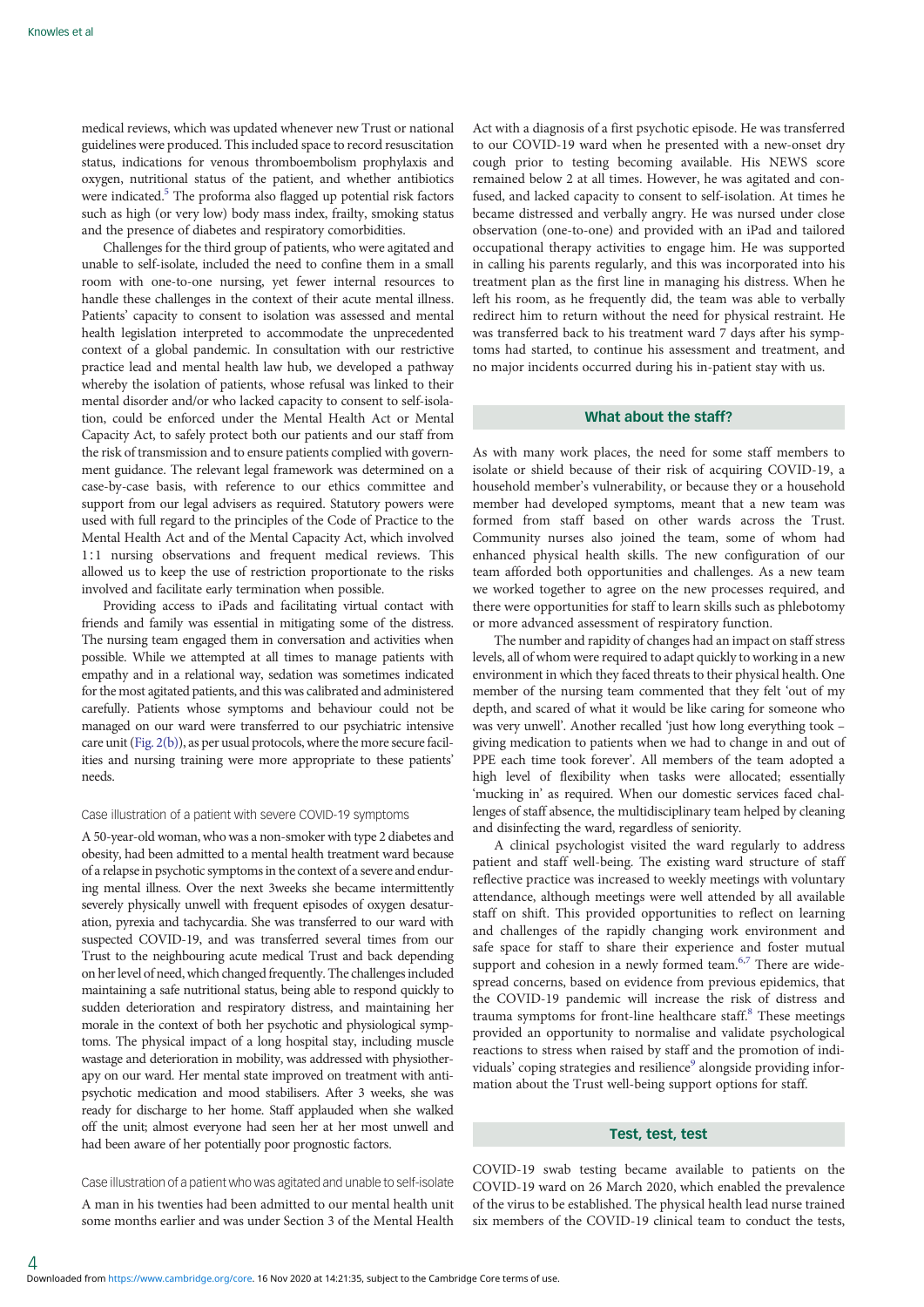

Fig. 3 Members of the Sapphire Team conducting testing and training on other wards.

and they in turn provided outreach training in this to the other wards (Fig 3). The skill was easily acquired and facilitated rapid identification of new cases. From 26 March, we changed our admission protocol such that we were only caring for patients with a confirmed positive COVID-19 status. This was to avoid the risk of untested patients contracting the virus. As testing became more widely available, we were able to screen every patient at the point of admission to any ward on our Trust's in-patient units, and identify symptomless carriers of the virus. These individuals were then transferred to the COIVD-19 ward for isolation.

# **Discussion**

# Legacy

Some of the changes we made during this pandemic period will be sustained on the ward in our primary role as a triage ward, particularly as we anticipate a possible second wave of COVID-19 and subsequent winter resurgences. The ward has not been 'stepped down'

entirely to its previous role. We have furloughed beds in an area of the ward that can be isolated and we will be able to respond within 24 h of any potential upsurge.

At the suggestion of medical and nursing staff members, the daily routine has been altered to accommodate a more inclusive morning safety huddle and handover, ensuring that as many staff as possible are present for this. We are adopting a more flexible and patient-centred approach to all psychiatric reviews and meetings by allowing patients more autonomy over when and where they are seen. We have abolished formal 'ward rounds', with a junior doctor typing notes during the meeting, which patients reported finding quite stressful, and have doubled the amount of time allocated to accommodate a patient review. New members of the nursing team continue to be trained in phlebotomy and we are piloting a more intensive physical health screening system as part of our daily practice. Although the challenges we faced over this period have been difficult, the legacy they have left is that of a range of improvements for patient care and working environment.